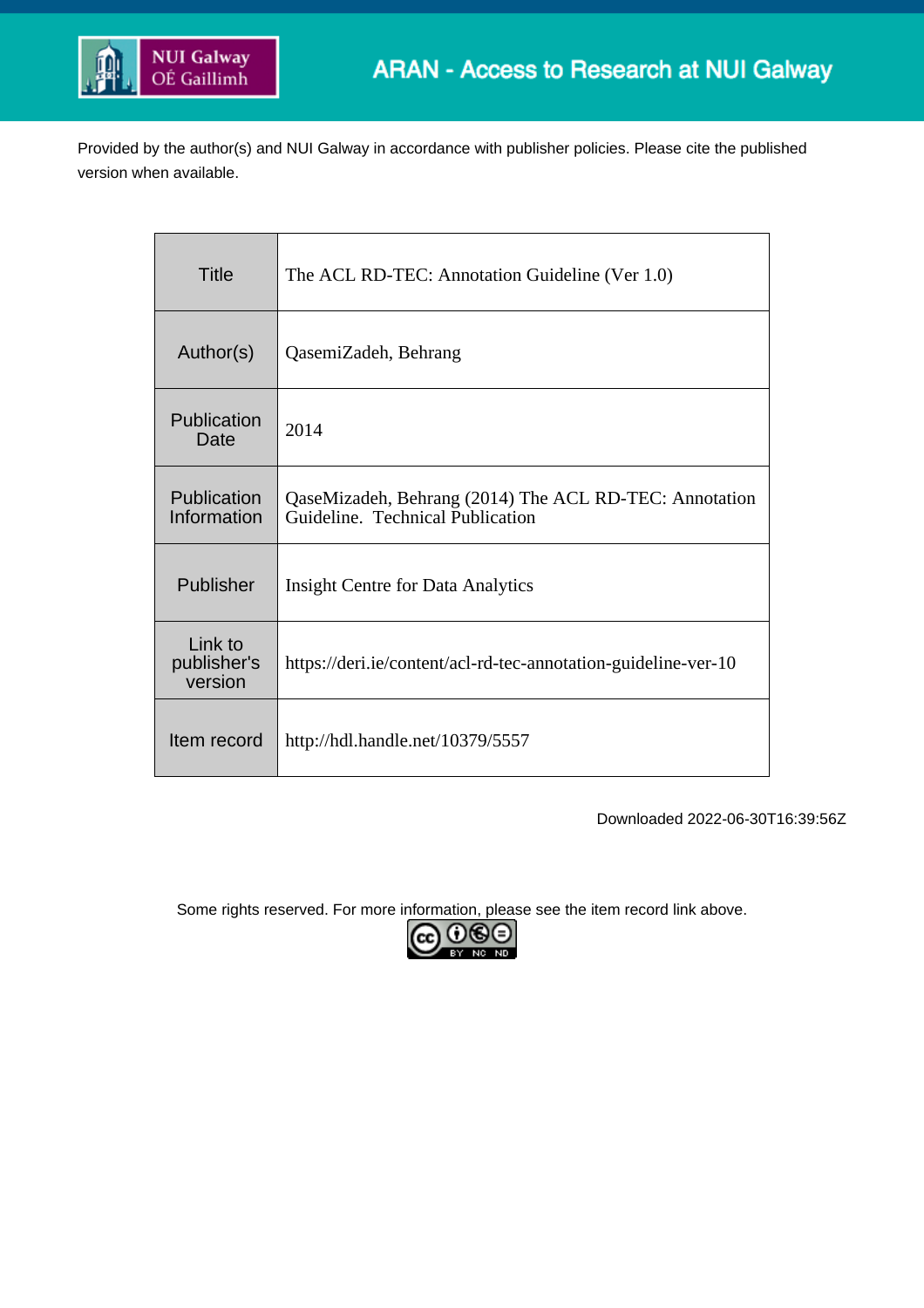# The ACL RD-TEC

A Reference Dataset for the Evaluation of Automatic Term Recognition and

Classification in Computational Linguistics

Annotation Guidelines

Behrang QasemiZadeh behrangatoffice@gmail.com

Please read the following document before performing the annotation task. The annotator is required to understand the meaning of term, technology term, and invalid term before commencing the annotation task. A definition of each item is presented here.

#### <span id="page-1-0"></span>**1 Basic Definitions**

**Term:** A term is a single a single token, a single word or a phrase consisting of several words/tokens and it characterizes a concept or a meaning in a technical domain. The Oxford Dictionary defines term as:

'a word or phrase used to describe a thing or to express a concept, specially in a particular kind of language or branch of study.'

According to ISO 1087-1(2000), a term is:

'a verbal designation of a general concept in a specific subject field.'

Linguistically, terms are *lexical units* and carry a special *meaning* in particular *contexts*. In the domain of computational linguistics, the following are examples of terms:

- $\angle$  lexicon
- $\checkmark$  dictionary
- $\checkmark$  corpus
- $\checkmark$  grammar formalism
- $\angle$  language resource
- $\angle$  natural language
- $\checkmark$  natural language processing
- $\checkmark$  machine translation
- $\checkmark$  statistical machine translation
- $\checkmark$  speech corpora

**Technology Term:** Among the terms, some of them refer to a technological concept. The Oxford Dictionary defines *technology* as:

1. The application of scientific knowledge for practical purposes, especially in industry: e.g. advances in computer technology;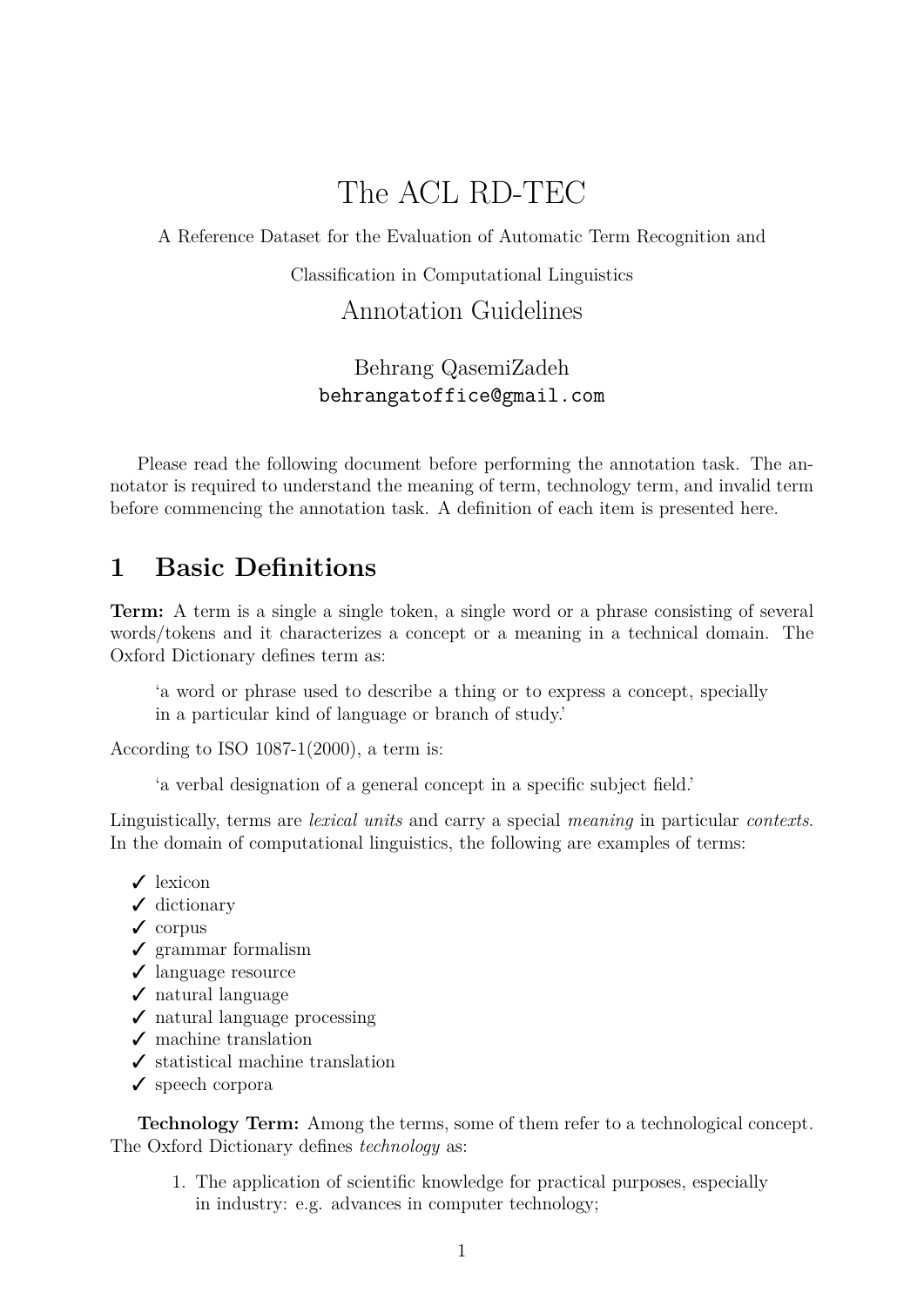2. Machinery and devices developed from scientific knowledge.

The Merriam-Webster Dictionary defines *technology* as:

- 1. A capability given by the practical application of knowledge, e.g. a car's fuel-saving technology;
- 2. A manner of accomplishing a task especially using technical processes, methods, or knowledge, e.g. new technologies for information storage;
- 3. Machinery and devices developed from scientific knowledge.

Last but not least, the Cambridge Dictionary defines *technology* as:

'the practical, especially industrial, use of scientific discoveries.'

Put simply, we categorize a term as a technology term if it refers to a concept that indicates a method or a process for accomplishing a task in order to fulfil a practical purpose. With these given definitions, among the list of terms that are itemized above, the following are assumed to be technology terms:

- $\checkmark$  natural language processing
- $\checkmark$  machine translation
- $\checkmark$  statistical machine translation.

As exemplified above, in computational linguistics, terms that indicate algorithms, methods, systems, practical approaches, frameworks, techniques, etc. form the category of technology terms.

**Invalid Term:** Invalid terms are those lexical units (words or phrases) that do not specify a key concept in the domain. These lexical units are generic words and phrases in the language. Any prepositional phrases, incomplete lexical units that signify terms, etc. are also considered as invalid terms. For example, in our task, the following are most probably not terms:

- $\chi$  engineering
- ✗ that the
- ✗ information access
- ✗ language dialogue
- $\chi$  for a statistical machine translation

See also the tips given at the end of document.

### **2 The Task**

Given the definitions in Section [1](#page-1-0) and using your knowledge and expertise, annotate the given set of candidate terms: mark them either as a term, a technology term, or an invalid term. Imagine a mind-map<sup>[1](#page-2-0)</sup> of the topics in the computational linguistics. Would you like to see a given candidate term in this map (for instance, as visualized in Figure [1\)](#page-4-0)? If the answer is yes, then this candidate term is probably marked as either a valid term or a technology term. Similarly, if you want to build a thesaurus/ontology of concepts in computational linguistics, will you incorporate a given candidate term in this thesaurus/ontology?

<span id="page-2-0"></span><sup>1</sup>[http://en.wikipedia.org/wiki/Mind\\_map](http://en.wikipedia.org/wiki/Mind_map)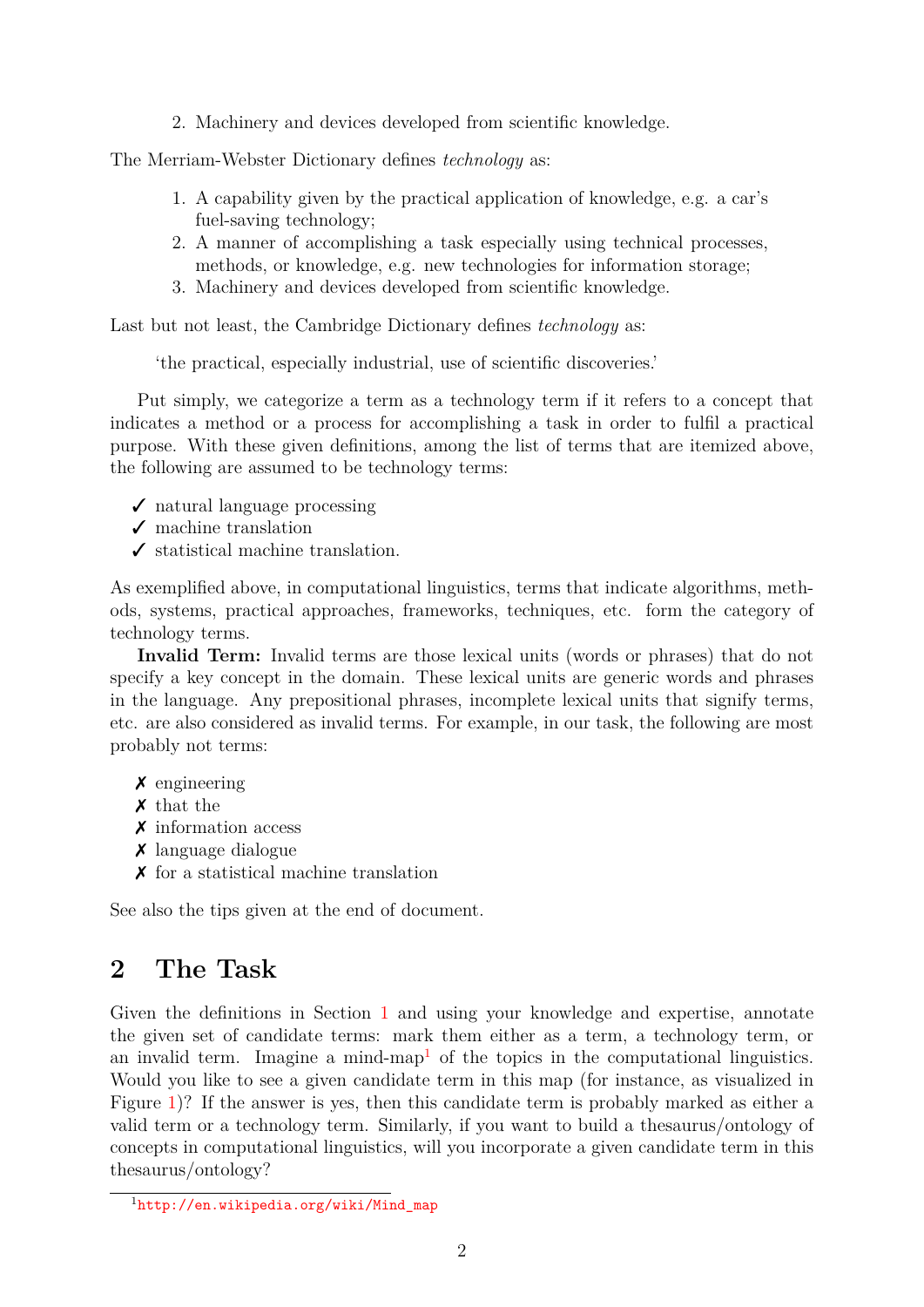In the provided tab-separated file, the first column shows the id of candidate terms, the second column represent terms' strings, and the third column is designated for the annotation mark. The annotator marks the third column with **1** for terms, **2** for technology terms and **0** for invalid terms. Also note :

- In order to decide whether a given candidate term is valid or invalid or a technology term, please refer to the ACL ARC corpus. The given text must confirm your understanding.
- ✒ Please note that technology terms are a subset of valid terms. This means that if you annotate a candidate term as a technology term, you automatically also annotate it as a valid term.
- If you annotate a candidate term (lexical unit) as invalid, this means that the given candidate term has never signified a key concept in the corpus. In contrast, if you annotate a candidate term as valid or a technology term, then it does not guarantee that all the occurrences of the term in the corpus are valid or a technology term.

| Annotation Mark   Term Class |                 |
|------------------------------|-----------------|
|                              | invalid term    |
|                              | domain term     |
|                              | technology term |

Table 1: Annotation markers

#### **Here are a few additional tips that can help you:**[2](#page-3-0)

- ✒ If a given candidate term is misspelt (e.g. miss-spelled!), as long as it is understandable, mark it similar to other terms; otherwise, it is marked as an invalid term. For instance, *word sense disamnbiguation* is not spelt correctly, but it may still be identifiable as the valid technology term *word sense disambiguation*.
- ✒ Ignore morphological/term variations. For example, in computational linguistics both *word sense disambiguator* and *word sense disambiguation* are valid technology terms. However, while the term *part-of-speech tagger* is a technology term, the term *part-of-speech tag* is just a term.
- If an abbreviation is so common that it is meaningful out of the context, e.g. *tfidf*, then annotate it using the guideline given above. Otherwise, annotate it as an invalid term.
- ✒ We strongly recommend use of the concordance view of candidate terms using the Sketch Engine Corpus Query System available at [https://the.sketchengine.co.](https://the.sketchengine.co.uk/bonito/run.cgi/first_form?corpname=preloaded/aclarc_1) uk/bonito/run.cgi/first form?corpname=preloaded/aclarc\_1. Alternatively, we can provide you with a desktop application. Also, you are allowed to use a web search for the given candidate term in, for example, Google Scholar and use the returned list of results in order to make your final decision.
- ✒ We specifically ask the annotator to bear in mind that although a term may be a valid technical term in a domain of expertise, it may not be a valid technology term. For example, in the domain of natural language processing, "language resource" and "WordNet" are valid technical terms. However, they are not technology terms. These terms do not refer to a process or method that can be used to address a

<span id="page-3-0"></span><sup>2</sup>Please feel free to discuss or challenge any of the given suggestions.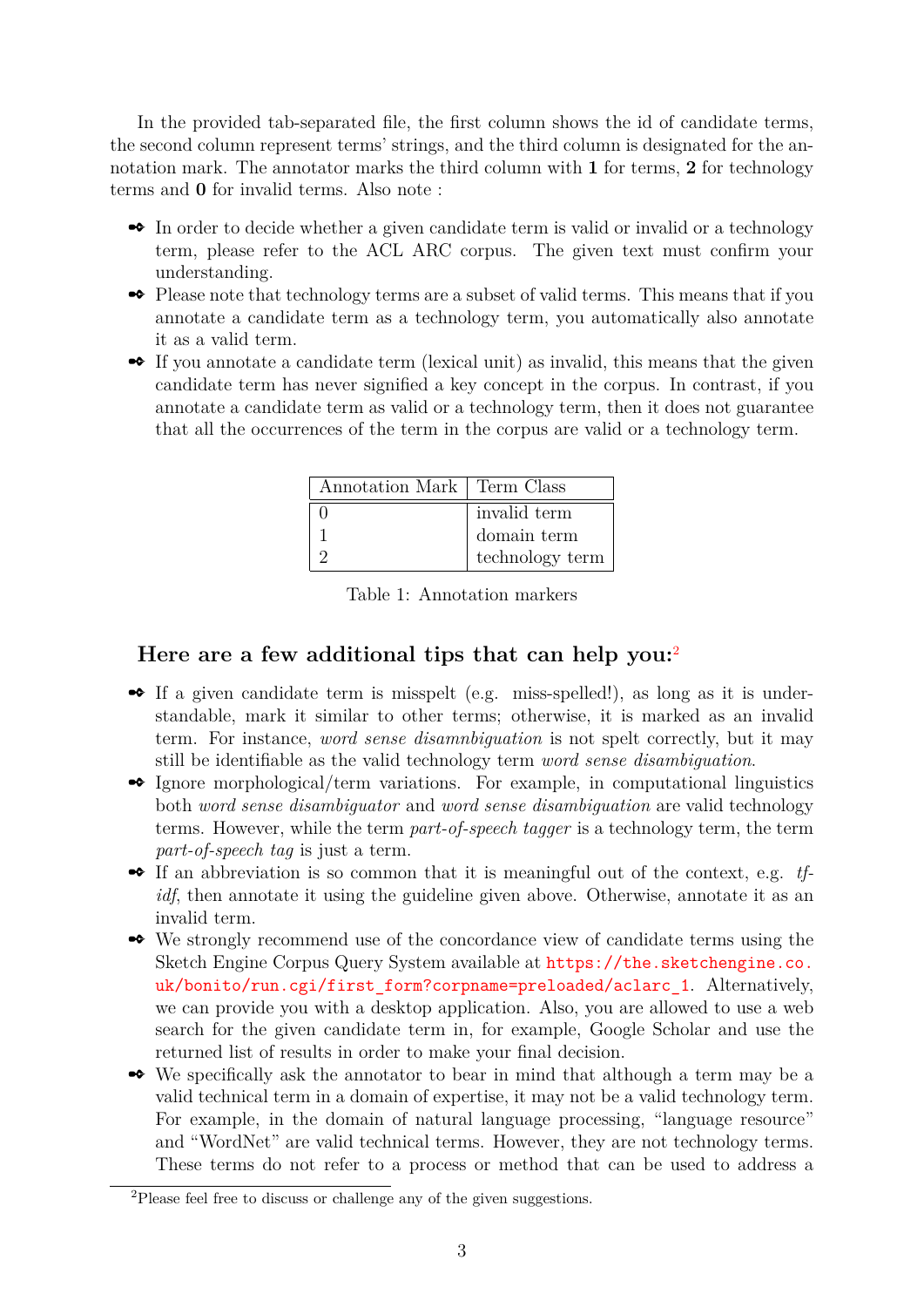

<span id="page-4-0"></span>Figure 1: Example of a mind-map: black nodes represent technologies, while green nodes show other terms.

problem. Those terms that signify linguistic entities are perhaps more obvious examples; for instance, clitic, suffix, prefix, part-of-speech and syntax are valid terms in the domain, however, they are not technology terms. As a rule of thumb, read the term followed by the words technology, method, or algorithm, etc. and see if that term makes sense to you.

**Thanks for your contribution.** Your feedback can enhance this work. Please do not hesitate to contact me with any questions or suggestions. Results from a number of experiments and methods for preparing the raw data can be found in [\[1,](#page-5-0) [2,](#page-5-1) [3\]](#page-5-2).